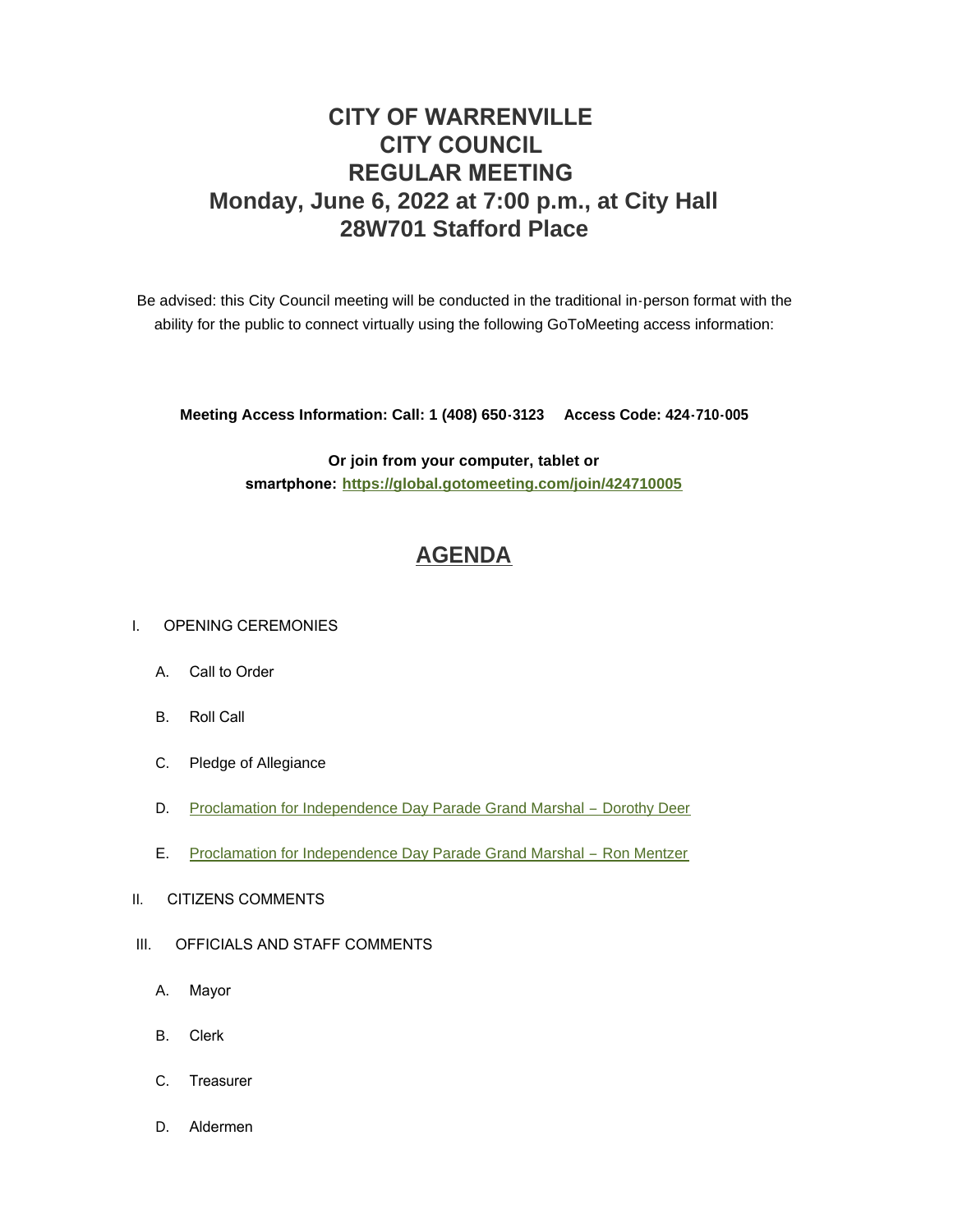- E. Administrator
- F. Attorney
- IV. APPROVAL OF AGENDA [\(SUMMARY\)](https://www.warrenville.il.us/DocumentCenter/View/19214/06-06-22-Summary-PDF)
	- A. [Approve Agenda for the June 6, 2022, City Council regular meeting](https://www.warrenville.il.us/DocumentCenter/View/19213/06-06-22-Agenda-PDF)

### V. APPROVAL OF MINUTES

- A. [Approve minutes of the May 16, 2022, City Council regular meeting](https://www.warrenville.il.us/DocumentCenter/View/19217/VA-05-16-22-Regular-Council-Minutes-PDF)
- B. [Approve minutes of the May 23, 2022, Public Safety and Finance Committee meeting](https://www.warrenville.il.us/DocumentCenter/View/19218/VB-05-23-22-PS_F-Minutes-PDF)

### VI. CONSENT AGENDA – OMNIBUS VOTE

A. Accept Public Safety and Finance Committee recommendation and pass resolution R202[2-26, approving a Non-Exclusive Parking and Access License Agreement for the City](https://www.warrenville.il.us/DocumentCenter/View/19219/VIA-R2022-26-Approving-Parking-and-Access-License-Agreement-with-Voegtles--PDF)owned property located at 28W244 Warrenville Road

B. Accept Public Safety and Finance Committee recommendation and pass resolution R2022-27, approving the purchase of one 2022 Ford Utility Police Interceptor AWD Explorer throug[h State of Illinois contract #204 to replace Squad 205, and authorizing the purchase and](https://www.warrenville.il.us/DocumentCenter/View/19220/VIB-R2022-27-Approving-Purchase-of-Unmarked-Police-Vehicle--for-squad-205-PDF)  installation of replacement equipment in the total amount of \$47,196.67.

C. Accept Public Safety and Finance Committee recommendation and pass resolution R202[2-28, approving the purchase of three 2022 Ford Utility Police Interceptor AWD Explorer](https://www.warrenville.il.us/DocumentCenter/View/19221/VIC-R2022-28-Approving-Purchase-of-3-Police-Squad-Vehicles-2022-PDF)  vehicles, through State of Illinois Contract #204 to replace squads 211, 213, and 221, in the amount of \$104,050

D. Accept staff recommendation and pass resolution R2022-29, approving the renewal agre[ement for City Prosecutor services with Attorney Christine Charkewycz, for the period of](https://www.warrenville.il.us/DocumentCenter/View/19222/VID-R2022-29-Approving-Agreement-with-Christine-Charkewycz--PDF)  June 1, 2022 through May 31, 2023

E. [Accept staff recommendation and pass resolution R2022-30, approving an agreement with](https://www.warrenville.il.us/DocumentCenter/View/19223/VIE-R2022-30-Agreement-with-ATT-for-July-3-4-Event-Parking-2022-PDF)  AT&T Corporation for use of the parking lot at 28W615 Ferry Road for the July 3-4, 2022, Independence Day Celebration

F. Accept staff recommendation and pass resolution R2022-31, approving the amended Local Agency Agreement for federal participation for the Trailhead Project, which involves the cost sharing of \$816,078.59, in federal funds, and \$272,023.86, in local funds for the construction and construction engineering costs

G. [Accept Public Safety and Finance Committee recommendation and authorize the closure](https://www.warrenville.il.us/DocumentCenter/View/19225/VIG-Road-closures-for-4th-of-July-Celebration-PDF)  of certain local streets for the annual Independence Day Parade, parade staging, and Cerny Park festival as requested by Warrenville Friends of the 4th Committee

H. Accept Public Safety and Finance Committee recommendation and approve the IDEC